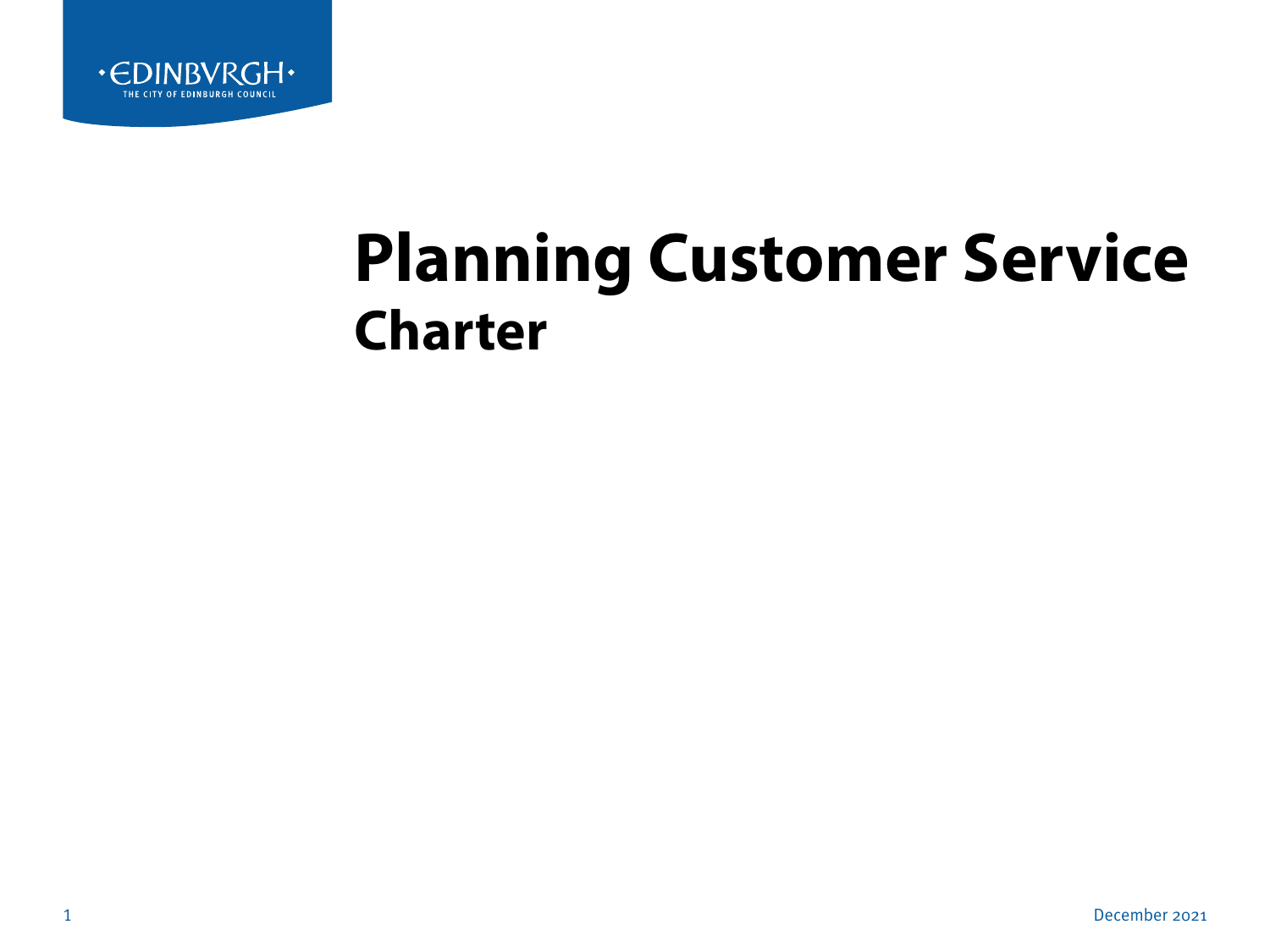# **Contents**

| <b>What this Charter does</b> | З  |
|-------------------------------|----|
| Planning                      | 3  |
| <b>Planning service</b>       | 4  |
| <b>Policy Framework</b>       | 4  |
| <b>Planning Applications</b>  | 5  |
| <b>Contact Us</b>             | 16 |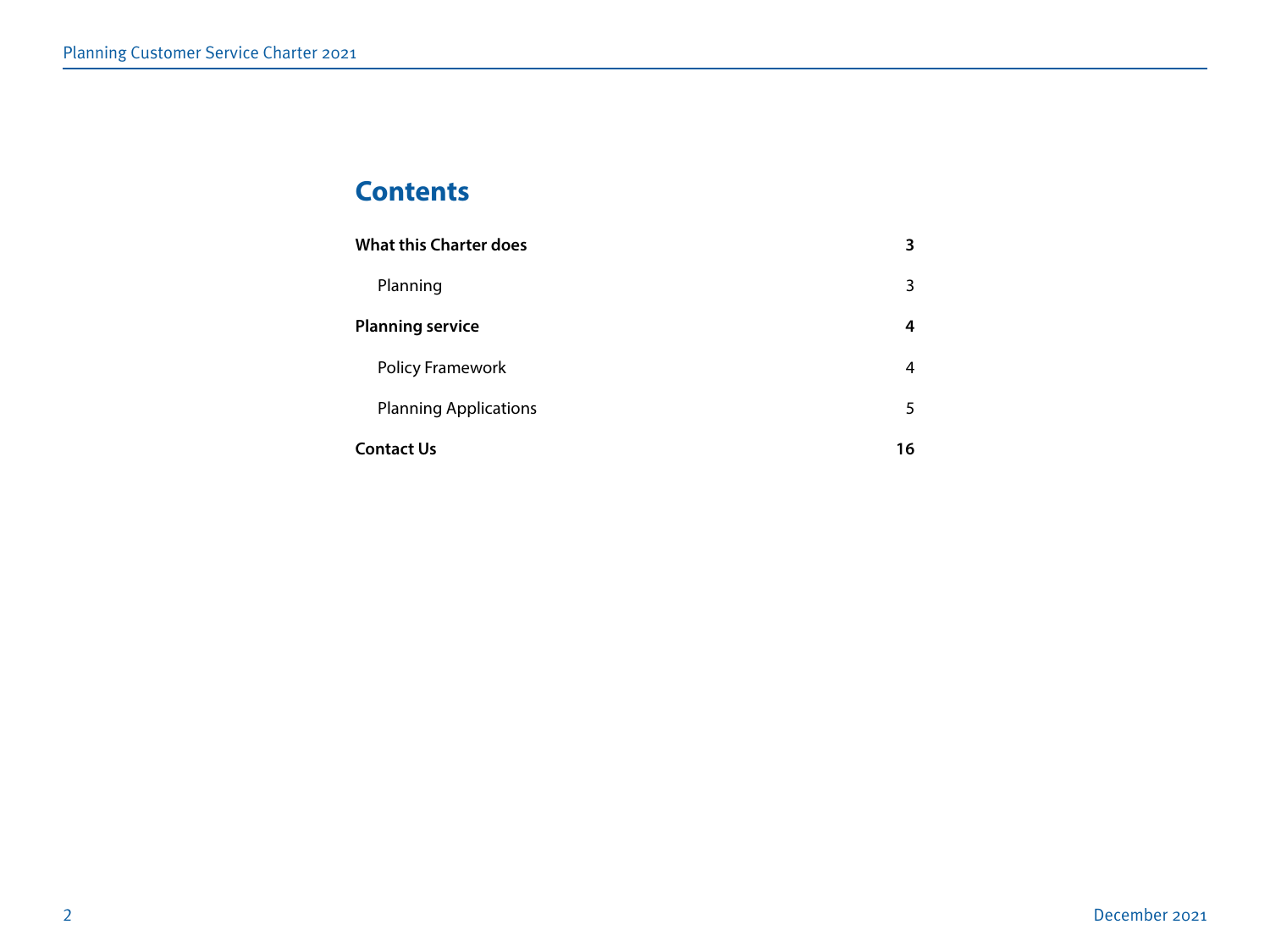# <span id="page-2-0"></span>**What this Charter does**

This Charter explains what the Council's Planning service does and what its customers can expect from us. It begins by setting out what you can expect from us when contacting the service and then more specific standards linked to our three main responsibilities which are:

# **Planning**

- To prepare a policy framework that sets out how land should be developed and our natural and built places protected; and
- To consider and make decisions on applications for planning permission, listed building consent and other types of application and investigate breaches of planning control to ensure the development of our City is properly managed.

# **What you can expect from us**

## **If you contact us by telephone: \***

- We will help you with your query on the spot if we can
- We will direct you to further information online, including online forms to request pre-application advice

# **If you email or write to us:**

- will respond to you within 10 working days or tell you if we need longer
- ensure our response is free from jargon and easy to understand
- direct you to further information online, including online forms to request pre-application advice
- translate information into large print, other languages or Braille if needed.

# **If you visit us: \***

- we will advise you when the Planning helpdesk is available for general enquiries
- one of our staff will give you information that meets your needs or direct you to where you can find it online, including online forms
- we will see you within five minutes of your appointment time
- have friendly public offices, with clean and tidy waiting areas
- Our Helpdesk is an email service with customer call-backs where necessary.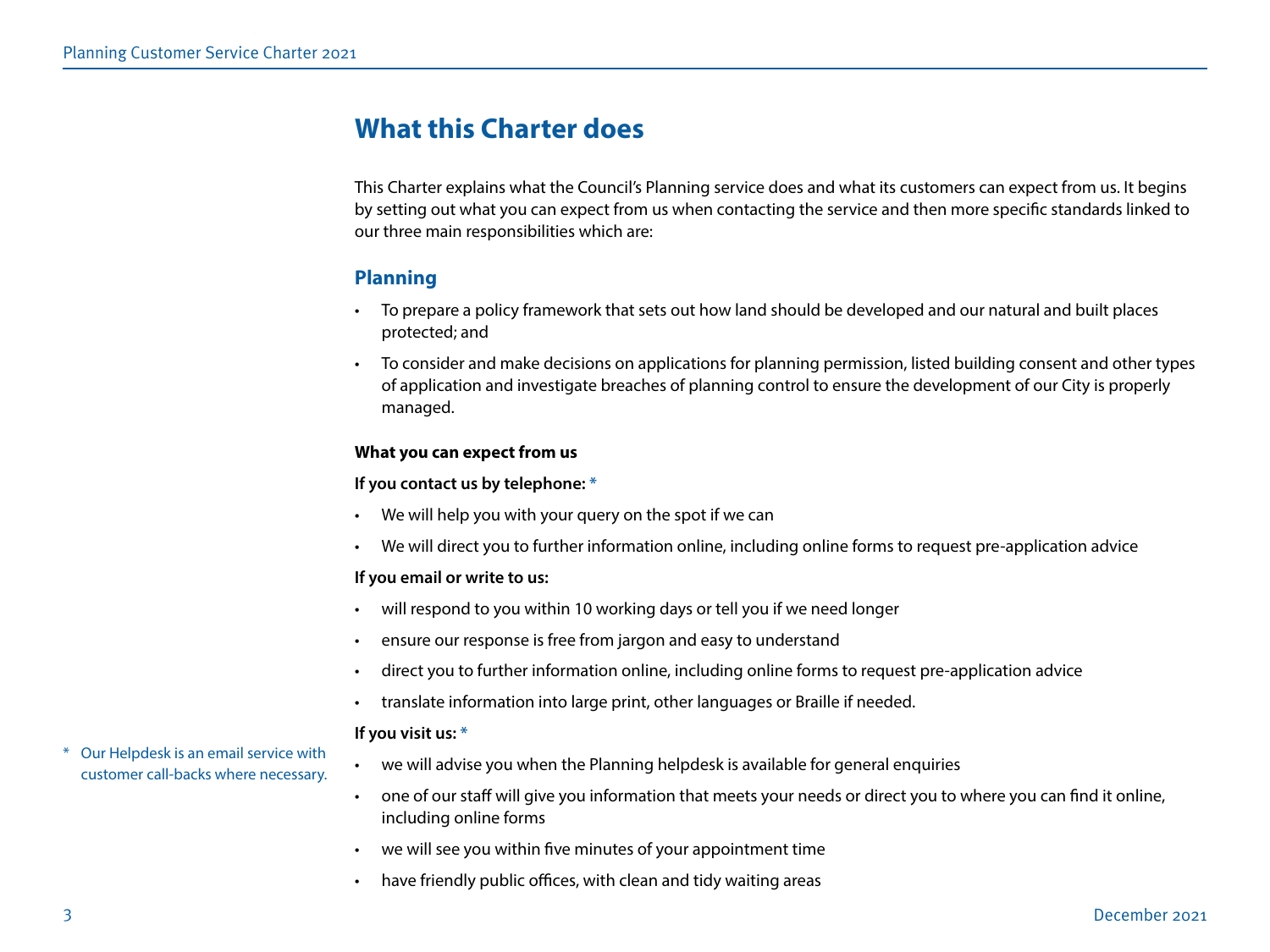# <span id="page-3-0"></span>**Planning service**

# **Policy Framework**

What the Planning System does is set out by the Scottish Government in legislation, guidance and advice. Further information is available at [www.gov.scot/planning](http://www.gov.scot/planning)

Scottish Government legislation requires that all Councils prepare a document setting out principles for where development of land will be allowed and where buildings and green spaces will be protected. These are called **Development Plans**. In Edinburgh, the Scottish Government requires that this Development Plan be made up of two documents: the Strategic Development Plan and the Local Development Plan.

**The Strategic Development Plan** for Edinburgh and South East Scotland sets out broad principles for the future use of land over a 20-year period on matters that cross Council boundaries. This includes key topics such as how many new houses are required, how they should be spread across the area and whether green belt land should remain as green belt. This document is not prepared by City of Edinburgh Council but by a partnership of the six Councils in the area called SESplan. It must accord with the Government's Scottish Planning Policy.

# **The Strategic Development Plan**

#### **What you can expect from us:**

- The Strategic Development Plan is prepared, and consulted upon, by SESplan. We will advise you to contact them directly if we cannot answer your questions about it.
- Further information is available at [www.sesplan.gov.uk](http://www.sesplan.gov.uk)

**The Local Development Plan** for Edinburgh contains detailed policies and proposals that must follow the principles set out in the Strategic Development Plan. The document sets out policies and proposals for the future use of land and the protection of the natural and built environment over a 10-year period. This includes key topics such as identifying sites for housing to meet the requirements set out in the Strategic Development Plan discussed above. Preparation of the document begins with the main consultation stage where the Council produce a **Main Issues Report** presenting options and asking for your input on how they meet the requirements that have already been set by both Scottish Government policy and the Strategic Development Plan.

The Planning Service can also prepare more detailed guidance, for example on design, which forms part of the Local Development Plan but is prepared at a later time. This is called Supplementary Guidance and must meet Scottish Government requirements on preparation, participation and adoption.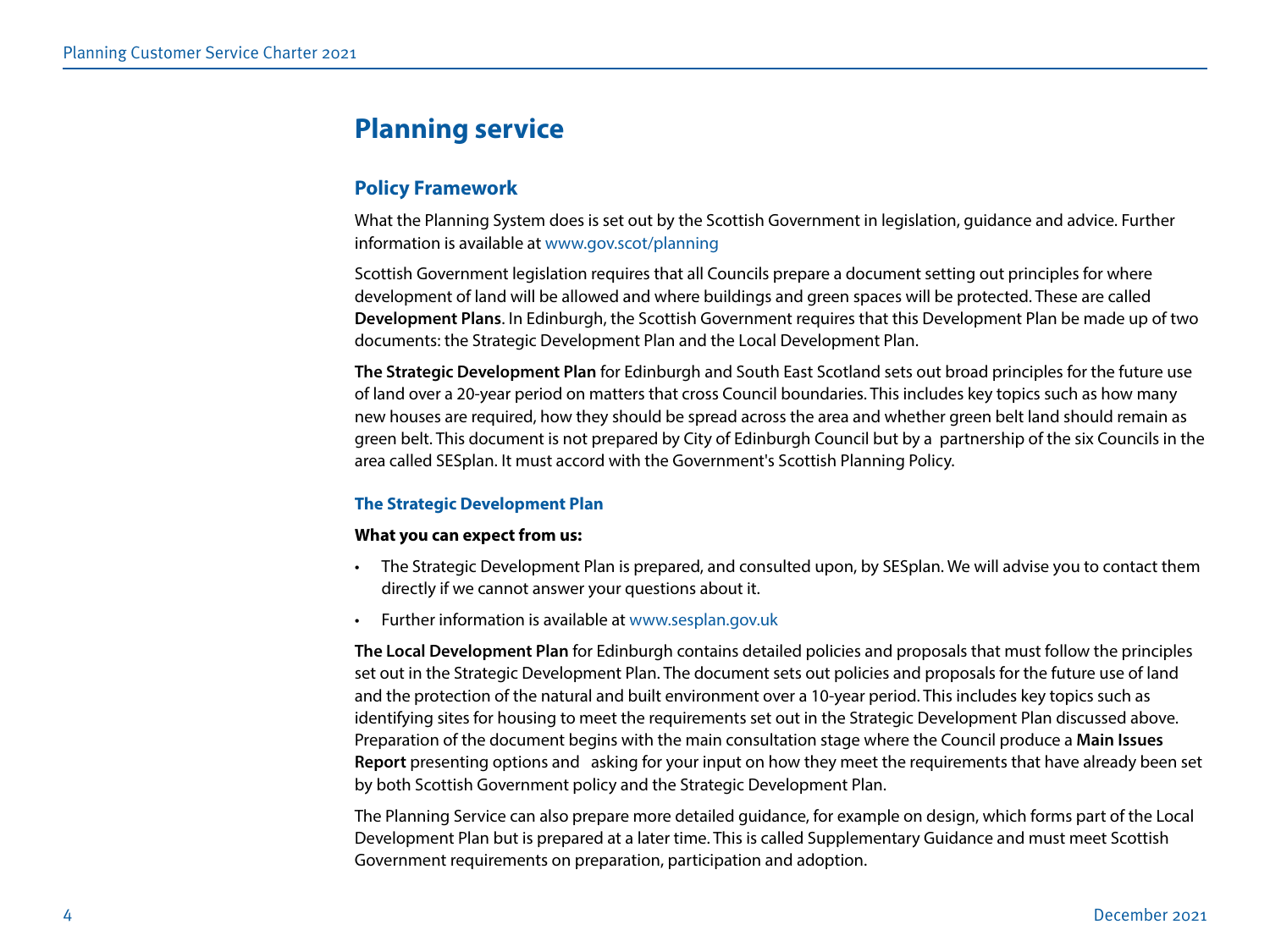<span id="page-4-0"></span>The next local development plan will be called City Plan 2030 and was approved in proposed form in September 2021.

#### **The Local Development Plan**

#### **What you can expect from us:**

- The programme for preparing the replacement local development plan City Plan 2030 can be found in a document called the Development Plan Scheme at [www.edinburgh.gov.uk/cityplan2030](http://www.edinburgh.gov.uk/cityplan2030)
- We will update this document annually.
- We will use a range of ways of making sure there are opportunities to comment on future plans including using the [Council's Consultation Hub](https://consultationhub.edinburgh.gov.uk/), drop-in sessions, website information and workshops.

As stated above, the "Development Plan" for the city consists of the Strategic Development Plan and the Local Development Plan. Planning applications must be decided in line with the content of the Development Plan unless there are important planning reasons for an alternative decision.

# **Planning Applications**

This charter explains what you can expect to happen when you want to make an application for planning permission or other planning consents and when you want to comment on someone else's application. It then explains what happens when making a decision on a planning application.

All applications for planning permission are grouped in terms of size and importance of the type of development that is being proposed. National developments are proposed by Scottish Government, are of Scotland-wide significance, and are the top tier in the hierarchy. An example is the new Forth Crossing. Below national developments are major developments which are of a size and scale to be considered of major importance. Examples might be a new shopping centre, a business park or a large-scale housing development. All development proposals which are not national or major are classed as local developments. Examples are house extensions, small scale housing development of less than 50 houses and changes to the use of a property.

Anyone proposing a national or major development must carry out [pre-application consultation](https://www.edinburgh.gov.uk/planning-applications-1/apply-major-development-planning-permission?documentId=12564&categoryId=20307) with the local community to allow them to be better informed and to have an opportunity to contribute their views to the developer prior to the submission of a planning application. Developers must submit a Proposal of Application Notice with details of consultation at least 12 weeks before they want to submit a planning application.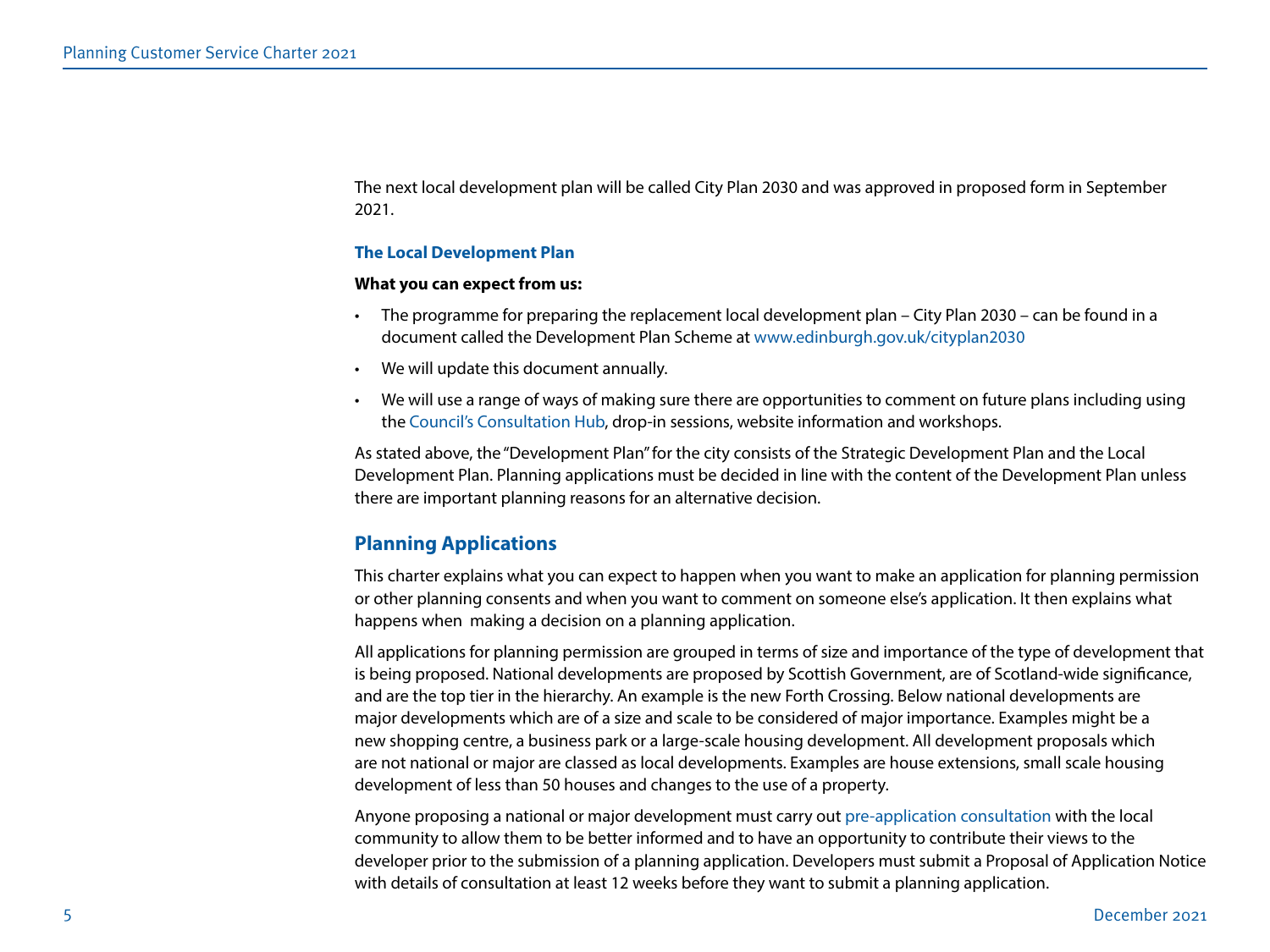As of the date of this Charter, the Government has suspended the requirement for public events due to the outbreak of the Coronavirus (Covid-19). [www.gov.scot/policies/planning-architecture/](http://www.gov.scot/policies/planning-architecture/)

Further information is on our [major applications webpage](https://www.edinburgh.gov.uk/planning-applications-1/apply-major-development-planning-permission).

#### **Pre-Application Consultation**

#### **What you can expect from us:**

- We will assess Proposal of Application Notices in accordance with the [Edinburgh Planning Concordat](https://www.edinburgh.gov.uk/downloads/file/23151/edinburgh-planning-concordat) which sets out how the Council, communities and developers work together on major developments.
- We will expect developers to carry out more than the minimum consultation for more complex and contentious cases and we will encourage developers to set up websites to allow communities to access information and make comment more easily.

**Making an application for planning permission**, and all types of applications, is quicker when done online and it helps to avoid many of the reasons for applications not being valid on receipt.

- Online applications are submitted via the Scottish Government ePlanning website at [www.edevelopment.](https://www.edevelopment.scot/eDevelopmentClient/default.aspx) [scotland.gov.uk](https://www.edevelopment.scot/eDevelopmentClient/default.aspx)
- Forms can be downloaded from ePlanning.

As well as applications for planning permission, there are many other types of application depending on what it is you are proposing.

Heads or Planning Scotland have prepared [standards for the validation and of planning applications and other](https://www.edinburgh.gov.uk/downloads/file/23158/validation-of-applications-guidance-hops-)  [related consents.](https://www.edinburgh.gov.uk/downloads/file/23158/validation-of-applications-guidance-hops-) 

If you are unsure whether you need planning permission or other consents, read our [online information](https://www.edinburgh.gov.uk/planning-applications-1/apply-planning-permission) whether to make an application.

The completion and submission of planning application forms, and all other types of application, can be submitted by applicants themselves or using a professional agent, such as an architect.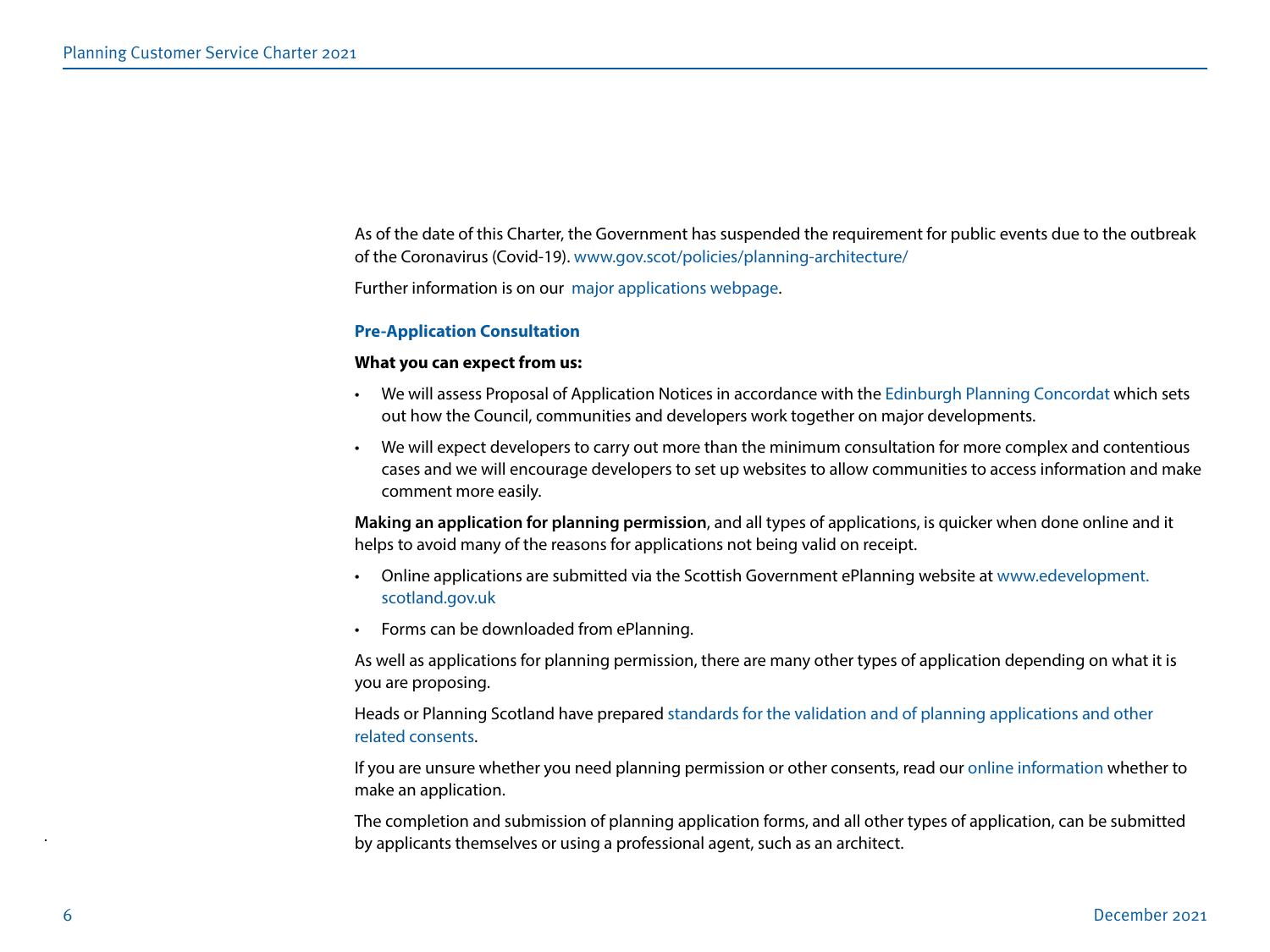#### **Making an application for planning permission**

#### **What you can expect from us**

- **Within 5 working days**, we will check your application and advise you of any problems. It is the responsibility of the applicant to ensure that their application is submitted correctly. Further information on the process and what should be submitted is in the [guide to the Validation of Applications.](https://www.edinburgh.gov.uk/downloads/file/23158/validation-of-applications-guidance-hops-)
- **Within 10 working days** of a valid application being received, we will send you an acknowledgement letter and inform you of the planning officer who will be dealing with it and the timescale for making a decision.
- If a professional agent is used to submit a planning application, we will deal with the agent rather than the applicant in all discussions and negotiations. It is the responsibility of the agent to keep their client informed of progress and of any requirements of, or delays to, the process.
- **Within 15 working days** of a valid application being received, we will carry out neighbour notification and consult on the application, where it applies. Notification involves sending a letter to all postal properties within 20 metres of the application site giving details of the proposal and highlighting that comments must made to the planning service within 21 days from the date of the notification letter. Some applications are also advertised in the Evening News and a site notice is put up nearby.
- **Within 25 working days** of a valid application being received, we will visit the site where appropriate. The case officer will advise if changes are needed to make the proposals acceptable. In some cases, where substantial changes are needed, we will refuse the application or advise the applicant to withdraw their application and re-apply. If we do accept amendments during the application process, we will only arrange for neighbours to be re-notified if the changes raise new planning matters.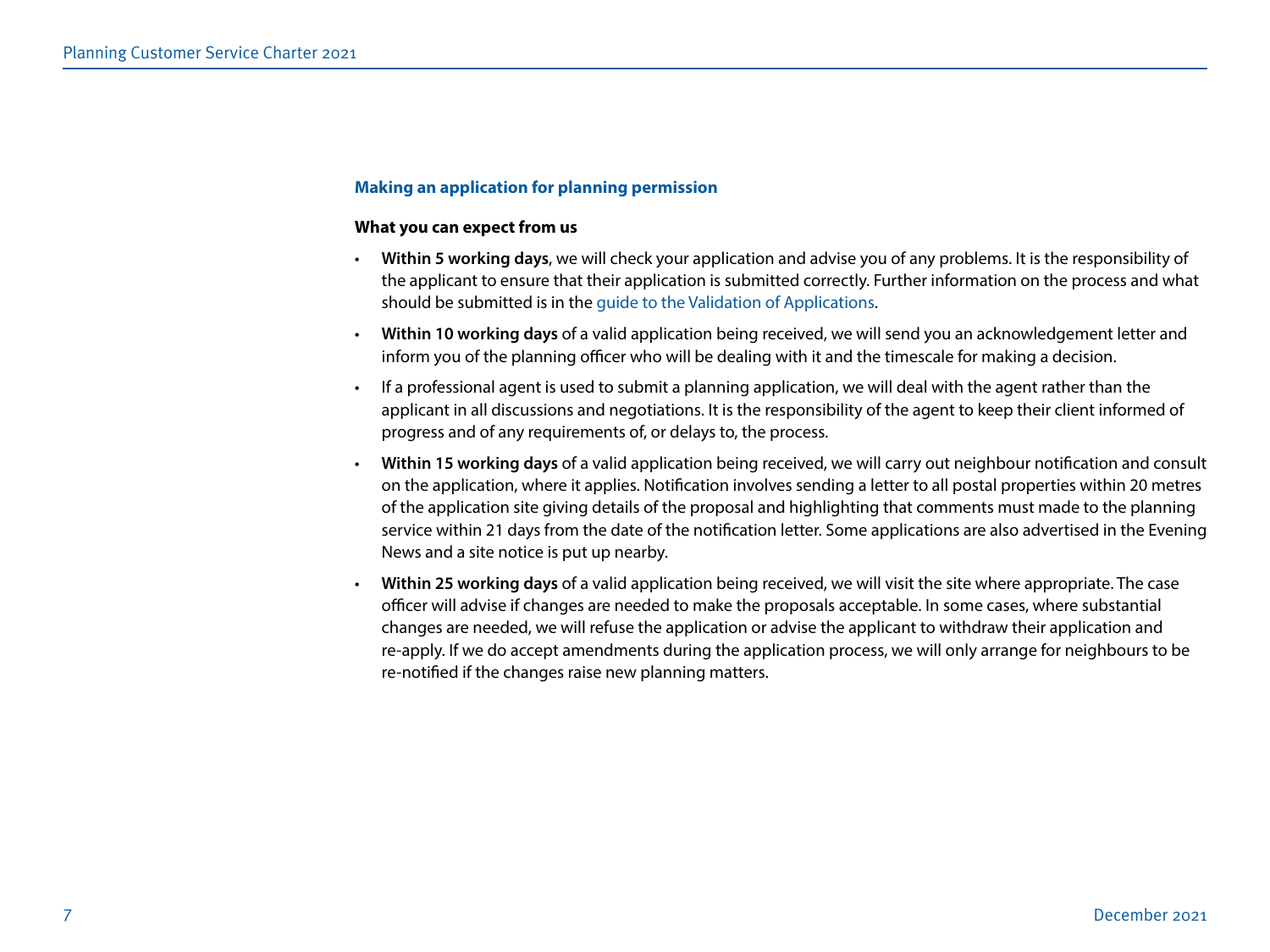#### **Time Performance Indicators**

#### **Major and Local Developments**

We aim to issue decisions\* within the timescales set in processing agreements and/or extensions, or faster than the national average time where bespoke timescales have not been agreed.

#### **Householder Developments**

We aim to issue decisions faster than the national average time.

#### **Listed Building Consents**

We aim to issue decisions within 8 weeks.

#### **Commenting on someone else's planning application**

If you wish to look at a planning application or decision, or on an application, you can do so via the [Planning and](https://www.edinburgh.gov.uk/planning-applications-1/view-comment-planning-applications/1)  [Building](https://www.edinburgh.gov.uk/planning-applications-1/view-comment-planning-applications/1) [Standards Portal.](mailto:https://www.edinburgh.gov.uk/planning-applications-1/view-comment-planning-applications/1?subject=) Your comments cannot be treated as confidential for a number of reasons:

- if the application is refused, the applicant needs to know about objections if deciding to appeal;
- the closeness of an objector to the application site may be an important factor in the decision
- comments on an application are part of the background papers and have to be available under Freedom of Information and Environmental Information Acts.

Comments made on Certificates of Lawfulness for a Proposed Use or Development, non-material variations and Tree work applications are not taken into account in the assessment of these applications.

Only comments relevant to planning issues can be considered as part of the assessment of the planning application. Relevant planning issues include:

- traffic and parking
- privacy
- appearance of the area
	- economic benefits.
- loss of sunlight or daylight
	-
- overshadowing

effect of cooking odours

• noise and disturbance

- impact on a conservation area
- setting or character of a listed building
- loss of significant landscape features

**Decision making times include period** up to signing of any legal agreement, after which planning permission is issued. National average times are published annually by the Scottish Government here: [https://www.gov.](https://www.gov.scot/collections/planning-statistics/) [scot/collections/planning-statistics/](https://www.gov.scot/collections/planning-statistics/)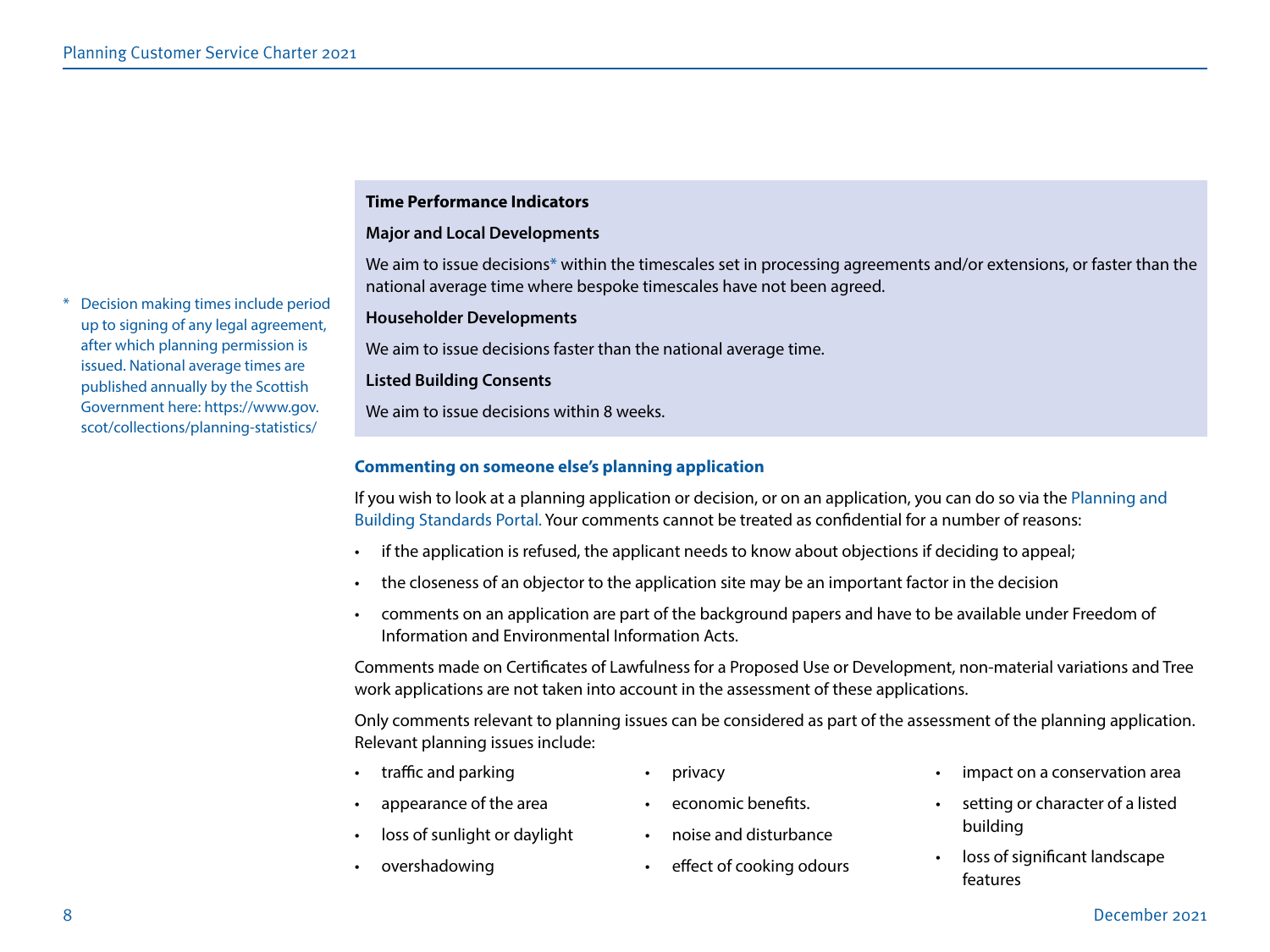We cannot consider comments on non-relevant planning issues such as;

- 
- loss of private view **•** effect of the development on property values
- building regulation matters.

#### **Racist remarks may be forwarded to Police Scotland.**

Our guide on [How to Comment on Planning Proposals](https://www.edinburgh.gov.uk/downloads/file/27883/how-to-comment-on-planning-applications) outlines how to ensure you make a valid comment.

Comments must be received within 21 days of the date of registration, neighbour notification letter, or advertisement in the press, whichever is later. Extra time is given for public holidays and if the application has an Environmental Impact Assessment.

There is no statutory provision for the public to make comments on some application types e.g. tree applications and certificates of lawfulness.

Community Councils should contact the case officer if they need more time to comment.

#### **What you can expect from us:**

- You will have the opportunity to receive an automatic email acknowledgement when commenting online using the Planning and Building Standards Portal.
- We will send you a letter acknowledging receipt if you comment by letter or email.
- We will consider all comments on applications provided they are submitted on time and the comments are relevant to planning issues. We will only consider late comments if they raise important planning matters that were not previously considered. We do not accept anonymous comments.
- We will make your comments known to the agent, but we will not make your personal details available at that time.
- We will only re-notify you of changes to the application if they raise new planning issues: changes can be viewed on the [Planning and Building Standards Portal.](https://citydev-portal.edinburgh.gov.uk/idoxpa-web/search.do?action=simple&searchType=Application)
- We are unable to discuss the merits or demerits of a case with objectors or other third parties when an application is being considered as this may affect the objective assessment of the proposal.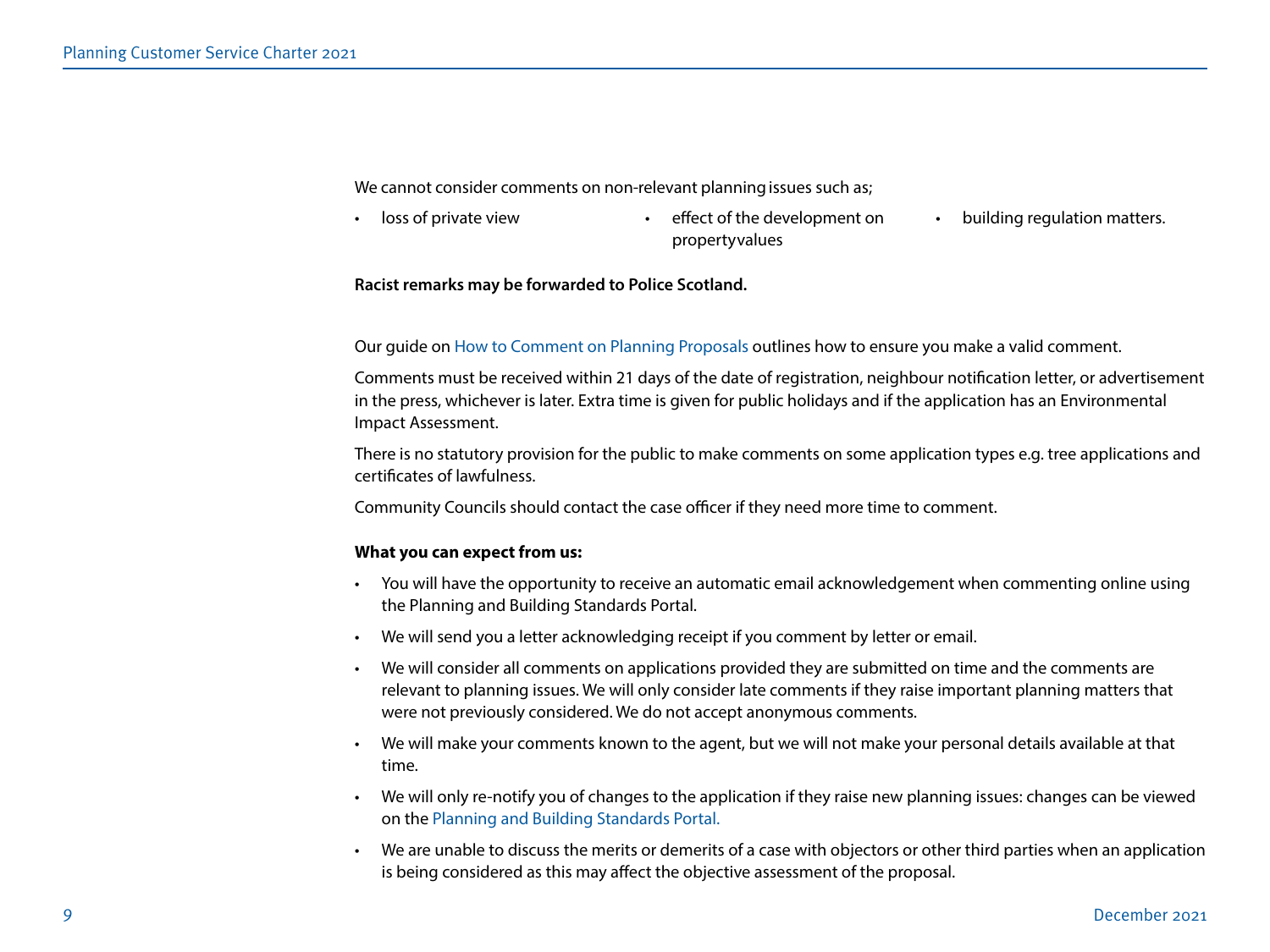- We will inform you of the decision on the planning application.
- Comments on Committee items will be publicly available online but we will redact personal information such as email addresses, phone numbers and signatures. Comments will be taken offline 6 months after the decision is issued.
- We will deal with requests for comments to be taken offline before 6 months as sympathetically as possible.

#### **Making a decision on a planning application**

Once the application, including the responses from consultees, and public comments has been assessed by the planning officer, a report of handling is prepared. Decisions on planning applications are taken in one of two ways. In some cases, the decision can be made by planning officers and is referred to as a ["delegated decision"](https://www.edinburgh.gov.uk/planning-decisions-2/scheme-delegation/1). Delegated decisions make up the vast majority of all decisions and enable quicker decisions on simpler cases. They are usually the less contentious, smaller applications, but can include cases with objections or which are being recommended for refusal.

In other cases, the planning officer makes a recommendation to the [Development Management Sub-Committee](https://democracy.edinburgh.gov.uk/mgCommitteeDetails.aspx?ID=148) or a Full Council meeting in some circumstances and the decision is then taken by the City's councillors.

#### **What can you expect from us:**

- We will notify you or your agent within 4 working days of the decision being made.
- We will notify all those who have made comments on the application within 4 working days of the decision being made.
- We will place a copy of the decision notice and the report of handling on [Planning](http://www.edinburgh.gov.uk/info/20140/building_warrants/593/view_building_warrants) [and Building Standards Portal](https://citydev-portal.edinburgh.gov.uk/idoxpa-web/search.do?action=simple&searchType=Application).
- If a scheme needs to be changed after the decision, we will assess the proposals to see if they raise any new planning issues which might change the substance of the consent. If so, we will ask for a new planning application. If the changes do not raise any new planning issues which change the substance of the consent, we will vary the consent; neighbours and other interested parties will not be notified of these changes but they can be viewed tracked on [Planning and Building Standards Portal.](https://citydev-portal.edinburgh.gov.uk/idoxpa-web/search.do?action=simple&searchType=Application)

Planning permission lasts for 3 years although we can make a Direction for it to be longer or shorter.

If an applicant is unhappy about a delegated decision taken on a local development, or the application has taken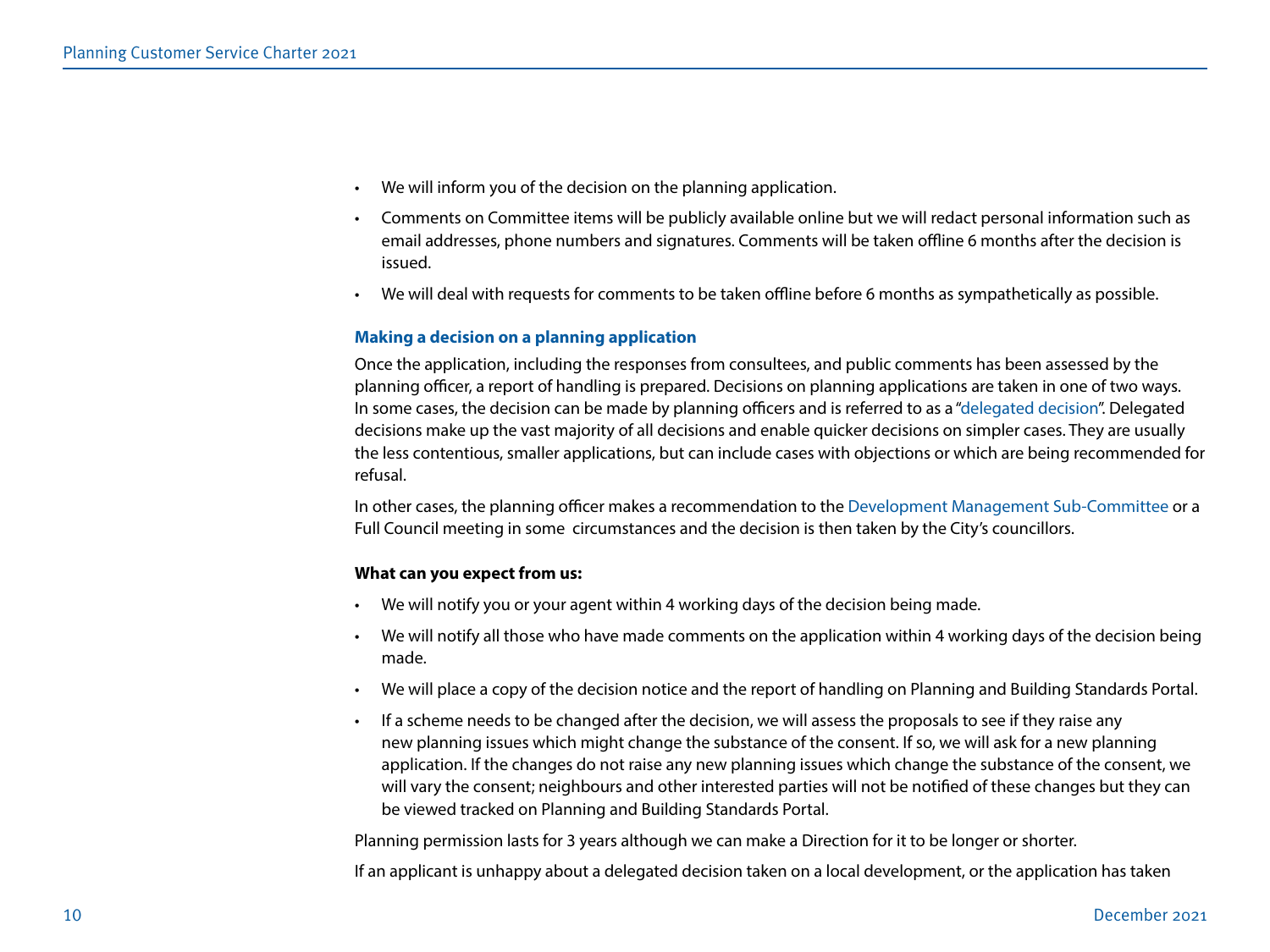longer than the legal time limit, they can request a review by the [Local Review Body](https://www.edinburgh.gov.uk/planning-applications-1/apply-planning-permission/4?documentId=12565&categoryId=20307).

In cases that cannot be decided by a Local Review Body, the applicant has the right to appeal to Scottish Ministers.

Further information is available at [www.dpea.scotland.gov.uk](http://www.dpea.scotland.gov.uk/)

There is no 3rd party right of appeal in Scotland. This means that if anyone commenting on an application is unhappy about the decision, they cannot ask for a review and they cannot appeal to Scottish Ministers. We will direct any aggrieved parties to our Report of Handling which explains the reasons for our decision. We are unable to respond if you think the decision was wrong. However, you can complain if you thought our processes or procedures were wrong in coming to the decision.

#### **Seeking Advice**

The Council is committed to giving advice on a range of planning proposals. Details of general planning advice and our pre-application service are online.

#### **What you can expect from us:**

- If you have a general enquiry about a planning matter, we will aim to respond within 10 working days. As part of this process, we will advise you to where you can find the information online.
- The Planning Help Desk will be open from 9am to 1pm for general enquiries every weekday other than between Xmas and New Year. \*

#### • The Council offers two tiers of [pre-application advice:](https://www.edinburgh.gov.uk/planning-applications-1/apply-planning-permission/2?documentId=12565&categoryId=20307) **generic** and **bespoke**.

**Generic** advice is free on the Council website that customers can use to determine whether their proposals are in accordance with planning policies.

We will not generally give advice on the following types of developments as the information can be found online; householder, windows, driveways, straight forward change of uses, adverts. Advice on these types of proposals can be accessed in the [planning quick guides.](https://www.edinburgh.gov.uk/downloads/download/13905/planning-quick-guides)

**Bespoke** advice is tailored advice prepared by planning officers based on information provided by the customer. All bespoke pre-application advice provided by the Council is subject to a **charge** with the sole exception of developments **primarily** relating to works to improve accessibility for people with disabilities, for example the installation of a wheelchair ramp.

More information on the [Pre-Application Advice Service](https://www.edinburgh.gov.uk/planning-applications-1/apply-planning-permission/2?documentId=12565&categoryId=20307) can be found online.

Our Helpdesk is an email service with customer call-backs where necessary.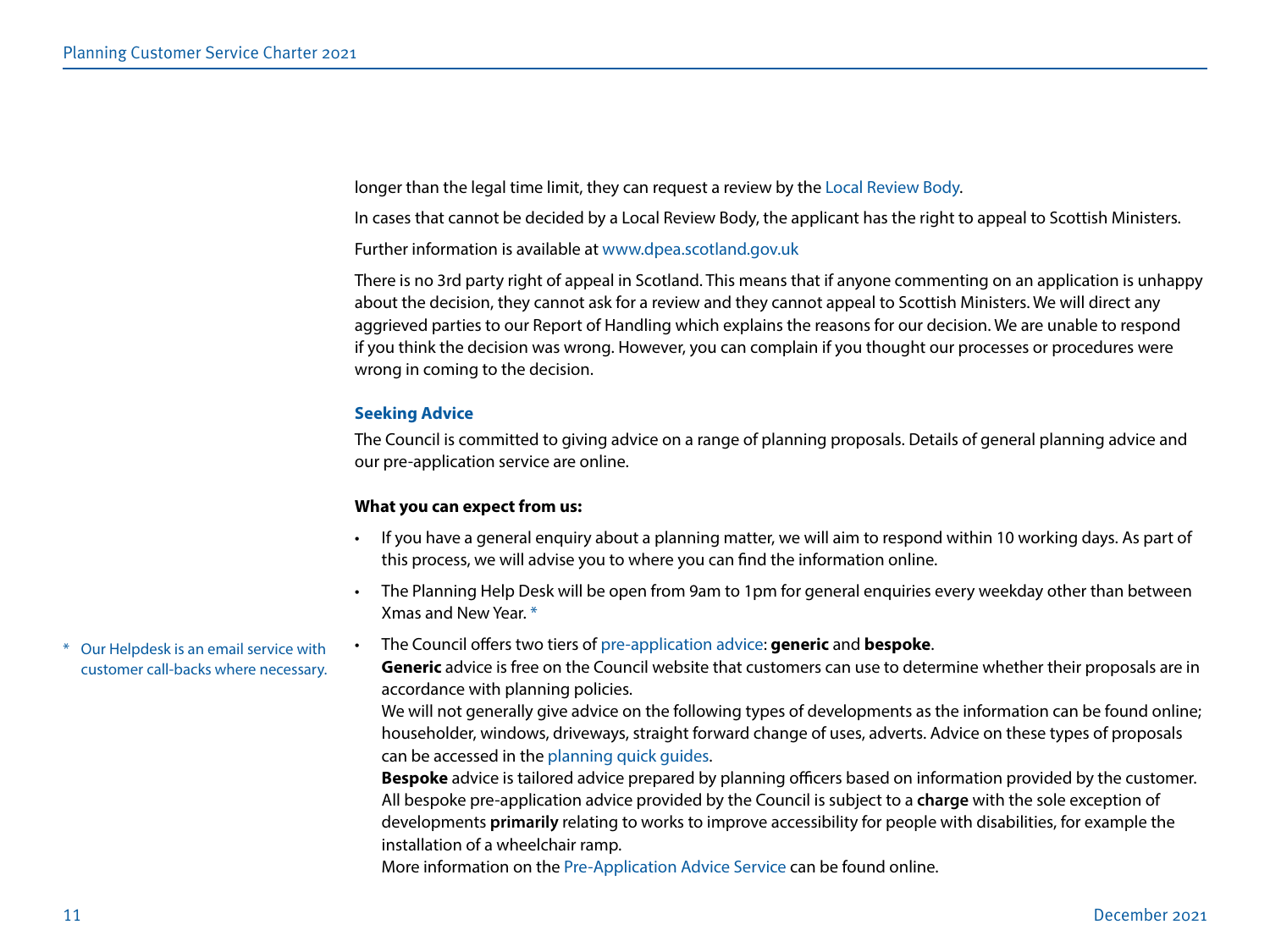#### **Works where there is no Record of Permission**

We understand that sometimes work is carried out and there is no record of permission. This is called retrospective works. This can be particularly frustrating when you are trying to sell your house.

#### **In relation to Planning**

If the works were done more than 4 years ago to your house, [they are then legal under planning law but if you need a](http://www.edinburgh.gov.uk/info/20067/planning_applications/409/apply_for_a_certificate_of_lawfulness)  [formal](http://www.edinburgh.gov.uk/info/20067/planning_applications/409/apply_for_a_certificate_of_lawfulness) letter to confirm this, you will need to apply for a [certificate of lawfulness.](https://www.edinburgh.gov.uk/planning-applications-1/apply-certificate-lawfulness/1) [Other types of development such as](http://www.edinburgh.gov.uk/info/20067/planning_applications/409/apply_for_a_certificate_of_lawfulness)  [a change of](http://www.edinburgh.gov.uk/info/20067/planning_applications/409/apply_for_a_certificate_of_lawfulness) use, other than to a house, have a longer period (10years) before they become legal.

It may be that the works did not need planning permission but again you need to apply for a certificate of lawfulness if you want legal confirmation.

If you have a listed building and have done work to it without consent or confirmation that may need consent, you should read out guide to [Selling Your Home.](https://www.edinburgh.gov.uk/downloads/file/23756/guide-to-selling-your-home)

You can check [online whether work has consent.](https://www.edinburgh.gov.uk/planning-decisions-2/historical-planning-records/1)

Finally, if you are concerned that work has been carried out without permission, please fill in the [enforcement breach](https://www.edinburgh.gov.uk/enforcement-2/report-work-without-planning-permission)  [form](https://www.edinburgh.gov.uk/enforcement-2/report-work-without-planning-permission). You can find out more in our [Enforcement Charter.](https://www.edinburgh.gov.uk/downloads/download/13395/planning-and-building-standards-charters)

#### **Retrospective Works - What you can expect from us:**

- In all cases, the target response time is 10 working days.
- We will direct you to our online systems if you want to check whether work has permission.
- We will direct you to our [enforcement breach form](https://www.edinburgh.gov.uk/enforcement-2/report-work-without-planning-permission) if you think work has been carried out without Planning permission.
- We will advise you to apply for a [certificate of lawfulness](https://www.edinburgh.gov.uk/planning-applications-1/apply-certificate-lawfulness/1) if you need a legal decision on whether planning permission is needed.
- We will direct you to our guidance on [Guide to selling your home](https://www.edinburgh.gov.uk/downloads/file/23756/guide-to-selling-your-home) if work has been done to your listed building without consent. Alternatively you can apply for [listed building consent](https://www.edinburgh.gov.uk/planning-applications-1/apply-listed-building-consent) as we do not issue letters of comfort.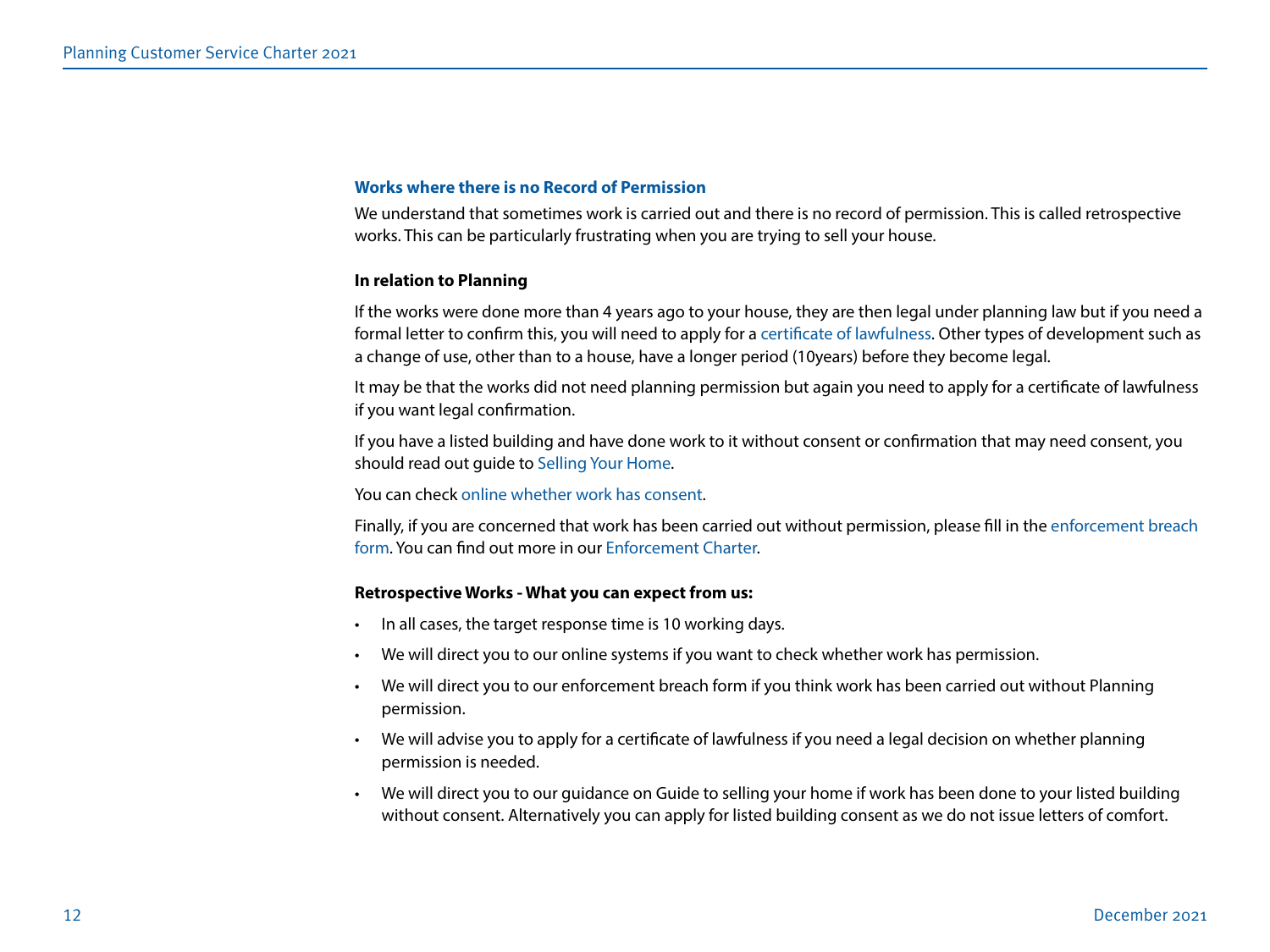#### **Information Requests**

The Planning Service holds a great deal of information. Some has to be kept in perpetuity, but other information is only kept in accordance with a records retention schedule. Under the Public Records (Scotland) Act 2011 the Council is obliged to keep schedules of what records we keep and for how long we keep them. You can check if we've already published the information that you want. If you cannot find the information you want online, you can request information via our [Managing Information](https://www.edinburgh.gov.uk/managing-information) webpage. Information request are dealt with centrally within the Council and the Planning service will send any information requests to that unit for processing.

Anyone has a right to request information from a public authority. Many planning applications and certain data relating to building warrants are available online on the [Planning and Building Standards Portal.](https://citydev-portal.edinburgh.gov.uk/idoxpa-web/search.do?action=simple&searchType=Application)

Details of Tree Preservation Orders are online at [www.edinburgh.gov.uk/privatelyownedtrees](http://www.edinburgh.gov.uk/privatelyownedtrees)

#### **What you can expect from us:**

- We will hold information in accordance with our records retention schedule.
- We will make information available online in accordance with the [Council's publication scheme.](https://www.edinburgh.gov.uk/downloads/download/13234/Scheme%20of%20publication)
- [The](http://www.edinburgh.gov.uk/info/20032/access_to_information/896/how_to_find_or_ask_for_information) [Plan Store\\*](https://www.edinburgh.gov.uk/building-warrant-records/building-standards-plan-store) where you can view and copy paper records, when authorised to do so, will be open from 9am to 12 noon and 2pm to 4pm, Monday to Thursday. It is closed all day Friday and between Christmas and New Year.
- Document requests to the Plan Store can be made using the online request form, with all requests sent out by post / email
- We will send any environmental information requests to the Freedom of Information team for processing and you will receive a response within 20 working days.

#### **Complaints**

We will consider all complaints made about the way in which your planning application, building warrant, enquiry or comment was dealt with. However, disagreement with a decision of the Council will not, in itself, be a ground for complaint and in many situations there is a separate procedure for an applicant to appeal against such decisions. As such we will not discuss the merits or de-merits of a decision and we will direct you to the Report of Handling which sets out the reasons for the decision.

\* The plan store is currently closed to the public.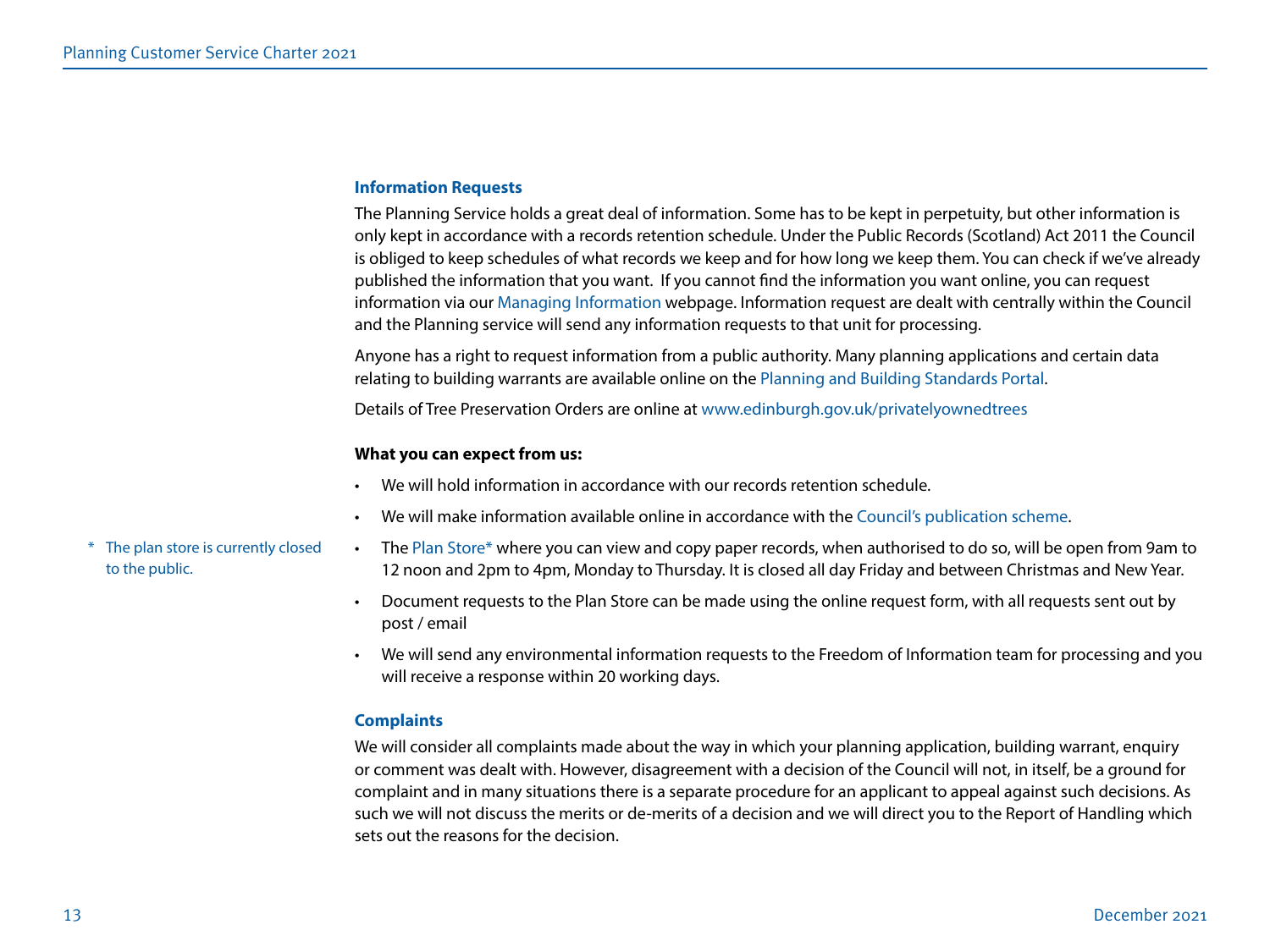The quickest way to sort things out is to talk to the officer concerned. However, if this does not work our formal [complaints procedure](https://www.edinburgh.gov.uk/contact-us/comments-complaints) has two stages:

- frontline resolution
- **investigation**

#### **Frontline resolution**

We will respond to your complaint within five working days. We aim to resolve your concerns within this timescale. If we need more time, we'll let you know. If you are not satisfied with our response you can ask us to review your complaint.

#### **Investigation**

We will appoint a senior Council officer to review your complaint. We will tell you who the Council officer is and respond within 20 working days. If your complaint is complex, we may be unable to resolve your concerns within this timescale. Instead we'll contact you to agree a different date.

If you are still not satisfied, you can then contact the [Scottish Public Services Ombudsman](https://www.spso.org.uk/) (SPSO).

#### **Data Protection**

When handling personal data, the Council must do so fairly and lawfully in accordance with the General Data Protection Regulations. Our [privacy notice](https://www.edinburgh.gov.uk/downloads/file/22741/planning-and-building-privacy-notice) sets out what happens to your details when you make a planning application or submit comments. You should note that your name, address and stance will be published on the public comments tab of the planning portal as soon as you make your comment. Personal details such as email addresses, phone numbers and signatures will not be published.

Where appropriate other "sensitive" personal information within documents will also be removed prior to publication online.

However, all other information relating to a planning application will be available for public inspection in line with the planning acts.

If you are unhappy that information about you is published in connection with a planning application, please contact the Council at [planning@edinburgh.gov.uk](mailto:planning@edinburgh.gov.uk) and, depending on the nature of your concern, we will consider what we can do about the matter.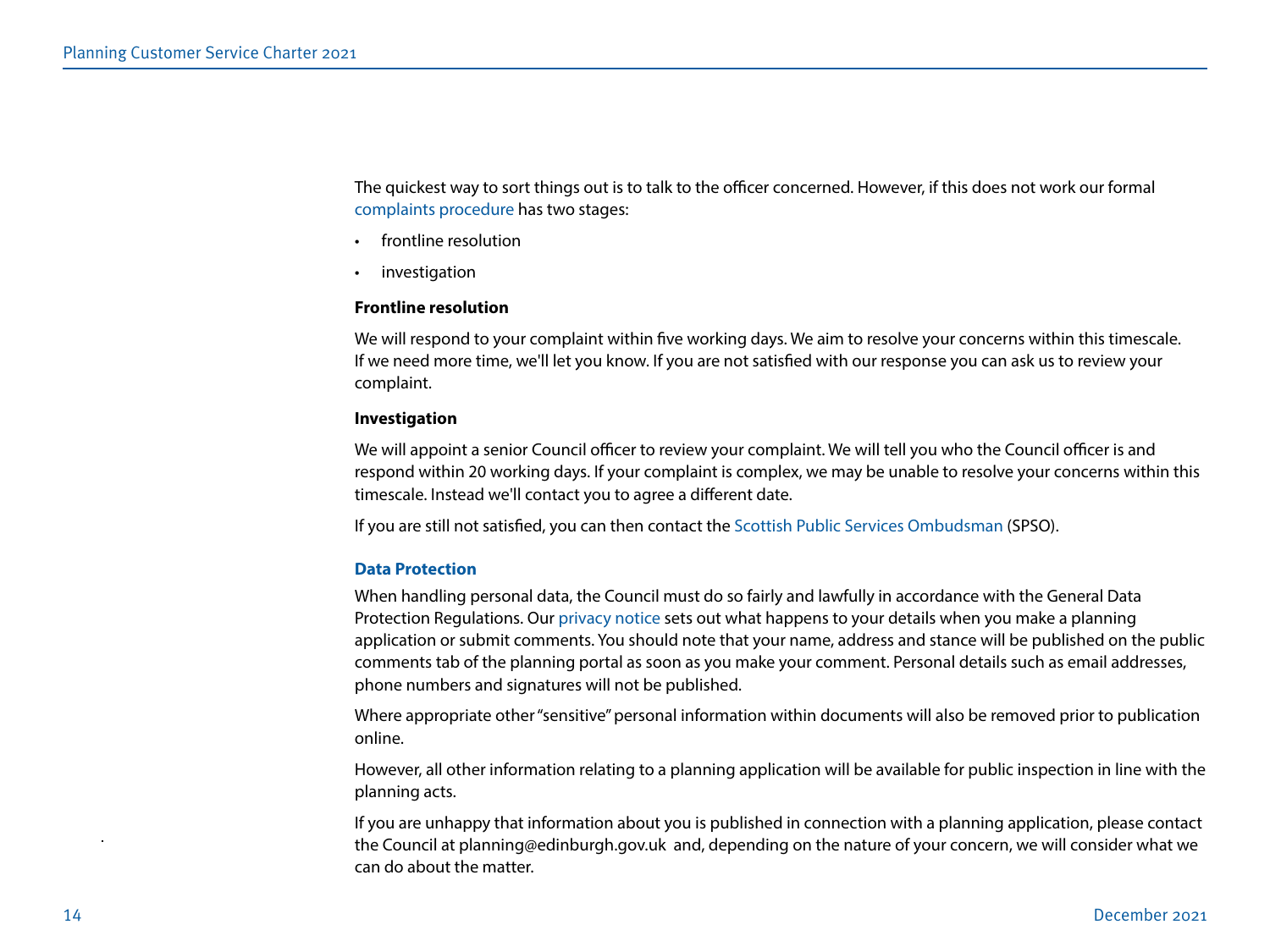## **What you can expect from us:**

- We will comply with the Data Protection Act when we publish information.
- We will redact any personal email addresses, phone numbers, signatures and other personal information from our online records
- We will consider whether we can remove information from our website if you arenot happy about its publication.